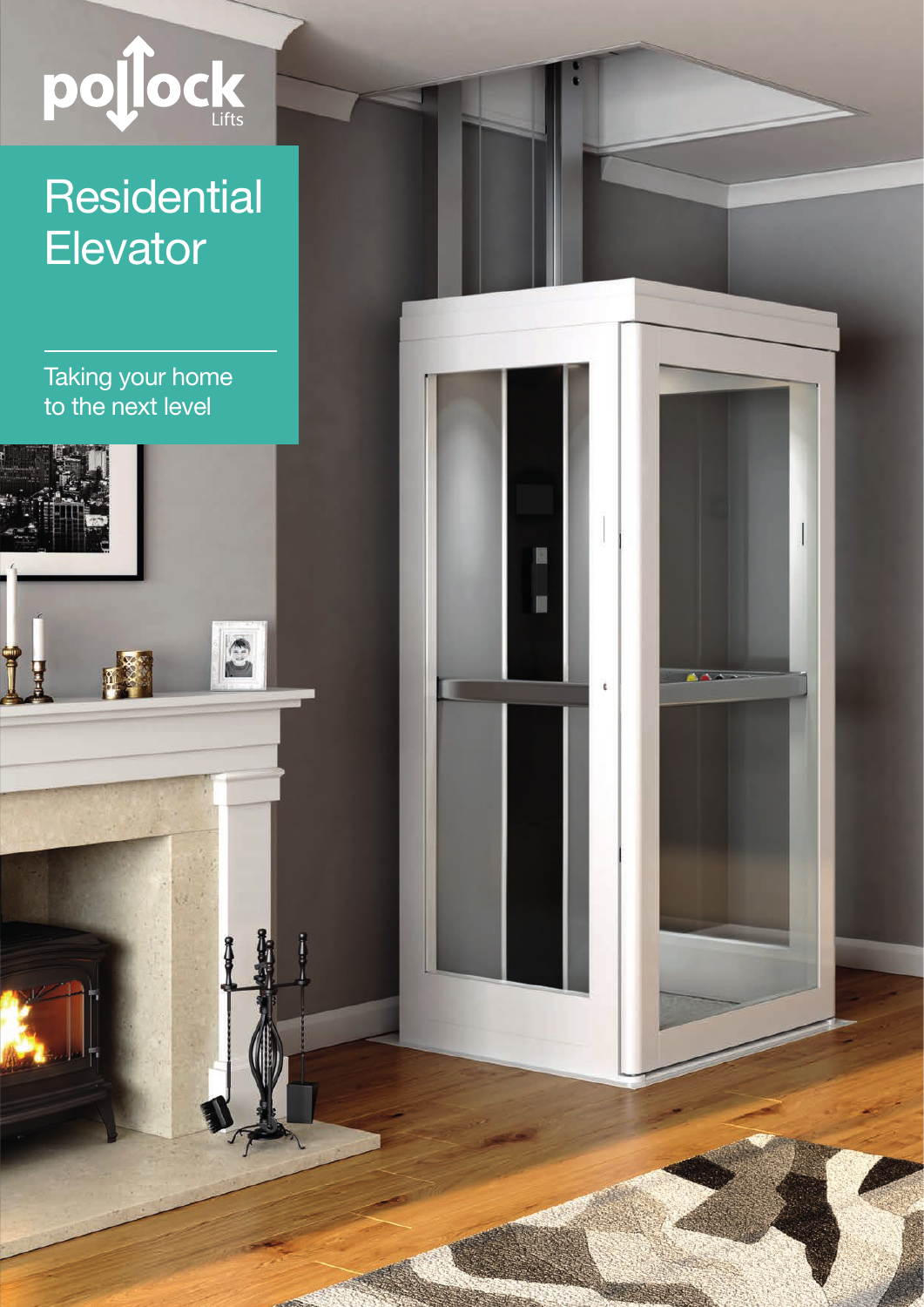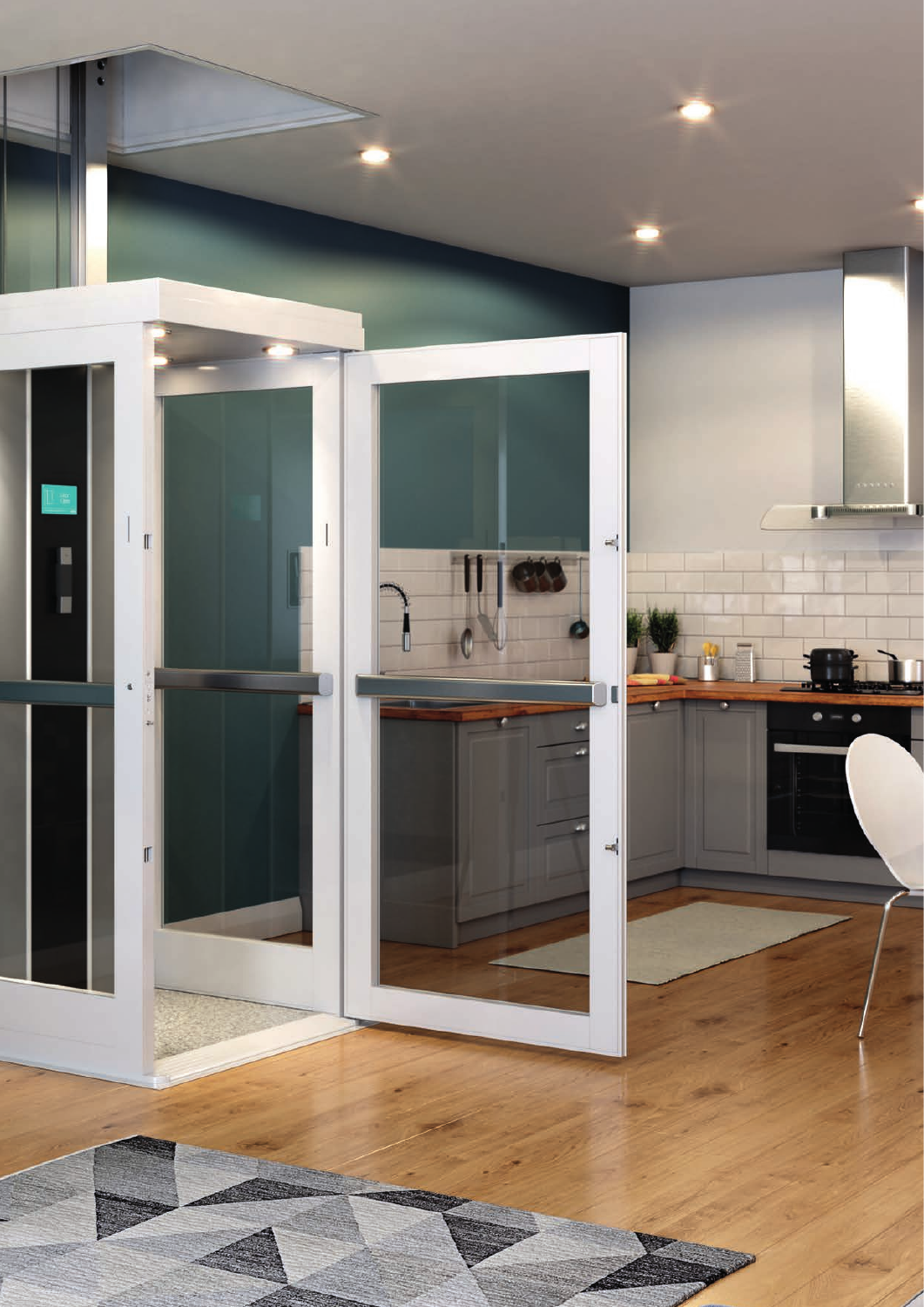# Add a touch of luxury to suit your lifestyle

with a Residential Elevator, the latest in premium home access



Travel in style and with ease within your home with our elegant Residential Elevator, and enjoy where you live both now and in the future.





Featuring large vision panels in a clean frame, custom LED ceiling lights with optional colour choice, and one touch internal controls, the Residential Elevator is an impressive addition to any home.

Providing smooth and quiet through-floor travel, the elevator includes external controls on both floors, and is equipped with our new Intelligent Logic Diagnostic Display offering a wealth of benefits to the user.

This innovatory digital control system displays lift functions during travel and a simplified fault diagnostic, allowing most operational issues to be easily resolved automatically or over the phone with our support team.



Designed to be easily installed in a wide range of homes, the Residential Elevator is available in a range of sizes and with a travel distance up to 4.2 metres - one of the longest offered on the market!

Travelling on elegant vertical elevator rails, not only means minimal installation work, but when the lift is not in the room you can enjoy all of your living space.

Manufactured to the highest safety standards and with a range of optional extras, the Residential Elevator from Pollock Lifts is the ultimate choice for adding value to your lifestyle at home.

Why take the stairs when you can travel effortlessly?

Call us today 0800 470 0440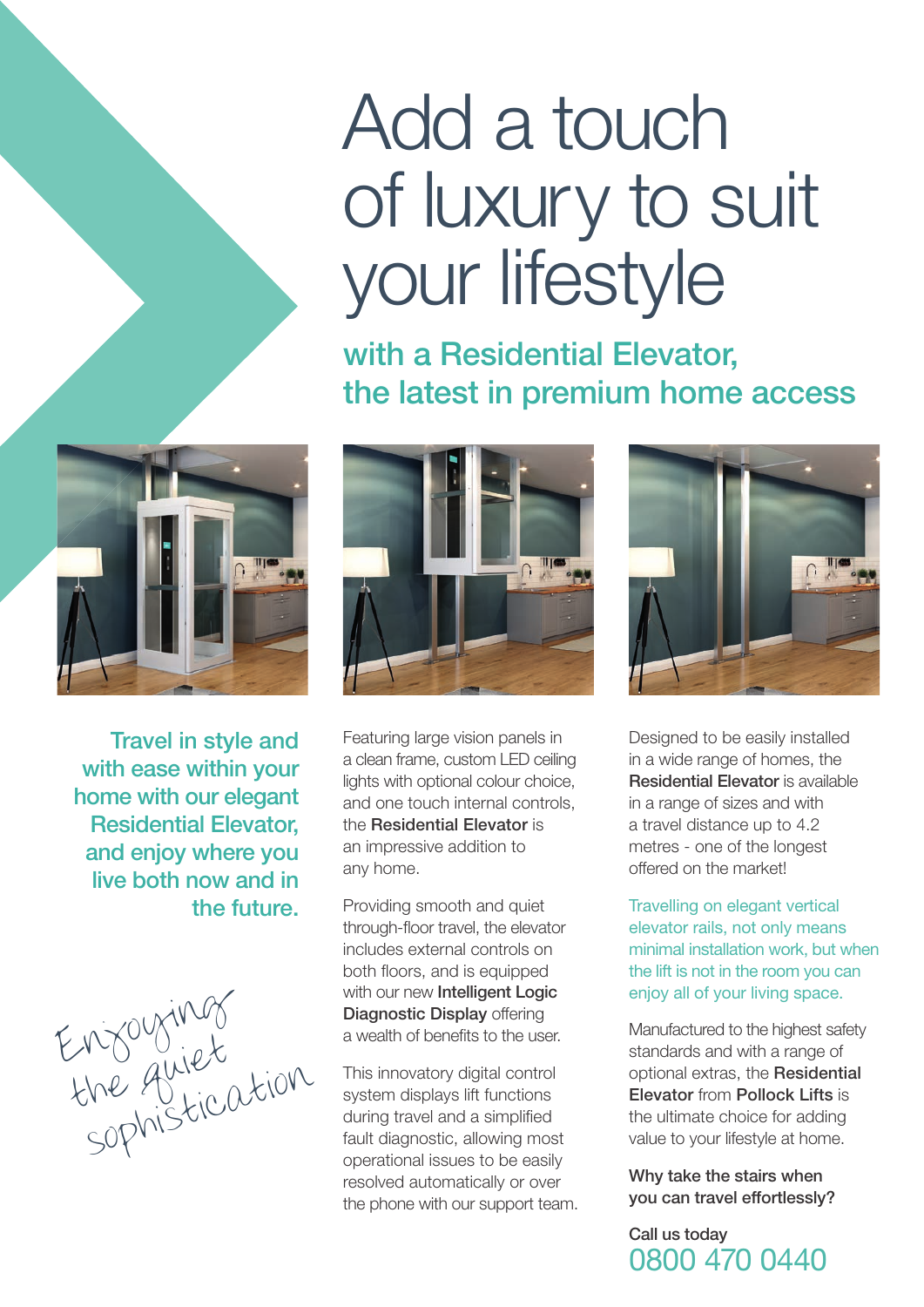# Offering a wide range of features to make it your own...

#### If Enjoy the benefits of Traction Drive

Our Residential Elevator uses Traction Drive to provide the most comfortable travel experience with a range of installation and operational benefits.

- Soft start/stop
- Quieter travel
- Self-contained unit
- Smaller footprint
- Higher travel distance
- 255kg capacity
- Emergency lowering system located beside the lift
- Less expensive to run
- Environmentally friendly
- Optional drive features available.
	- Faster motor
	- 300kg heavy duty capacity
	- Hydraulic Drive system

#### > Intelligent design as standard

From installation to operation, every detail has been designed with you in mind.

- Quick installation Clean and simple, in under 2 days
- Minimal building work No wall attachment, shaft or pit required
- Assured safety Safety sensor/edges Self levelling for uneven floors BS5900:2012 Compliant
- Easy to use Diagnostic messaging Wireless remote control
- Contemporary design Elegant and clean frame with large vision panels LED lighting

All our lifts are compliant with international standards and quality requirements.











 $\epsilon$ 





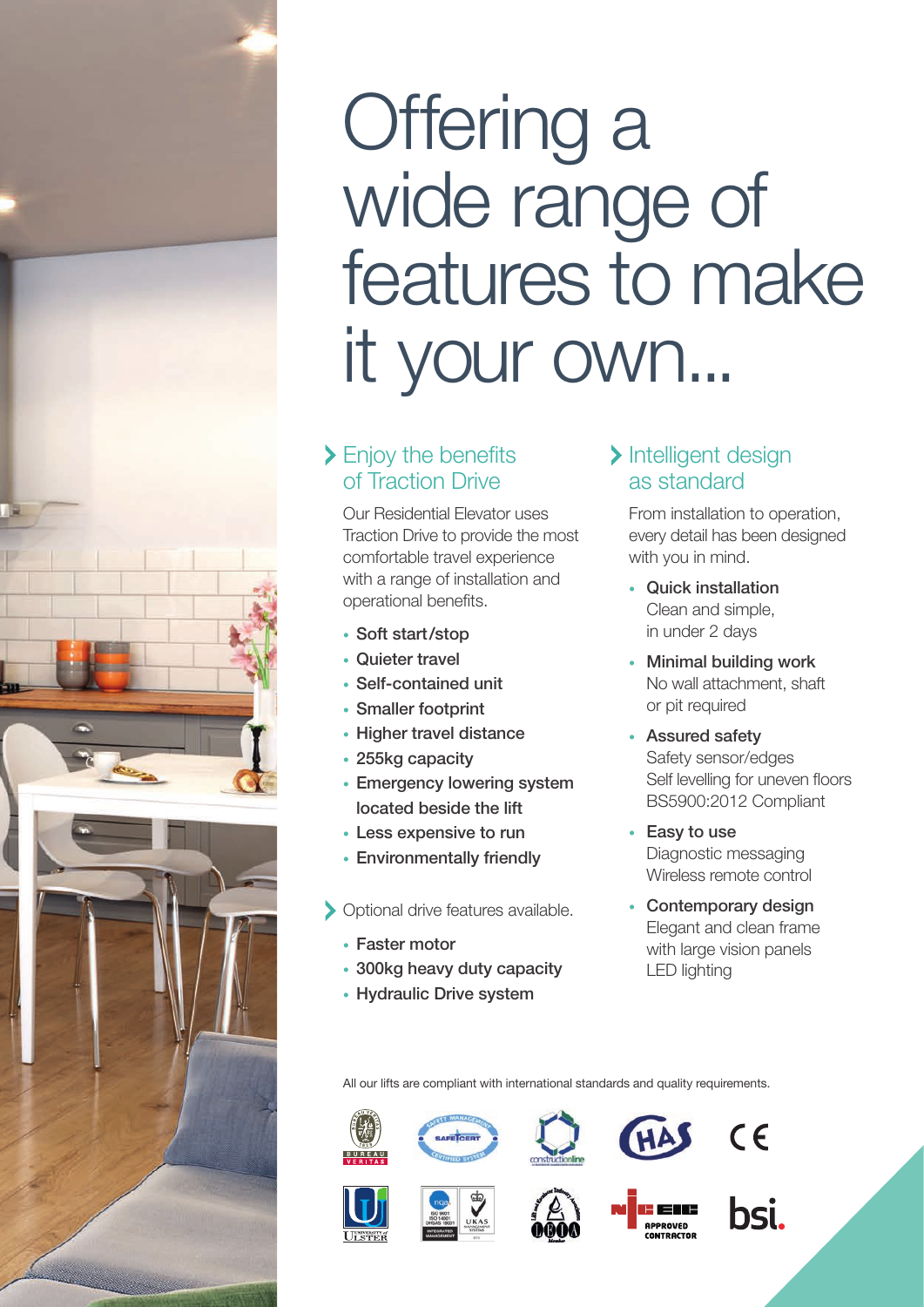

### $\sum$  Configurations that fit your home

Available in three sizes and two car heights, you can choose the configuration that best suits your requirements and room dimensions.

- Single person
- Two people
- Wheelchair user
- 1.8m or 2.0m car height

The Residential Elevator can be installed in any room, according to your desired travel within your home and room floor plans.

#### Your interior, your design

Customise your Residential Elevator to complement your style and home interior, with a range of optional finishes and features.

- Special RAL colours
- Mood lighting
- Full colour 7" display
- In-car telephone
- Handrail
- Tip-up seat
- Power operated door
- Auto dialler

We love our Residential Elevator. Quiet and stylish–we were able to choose colours that perfectly matched our decor and the service from Pollock Lifts was outstanding. **J J** "

To speak to a customer advisor call **0800 470 0440** 7" LCD Display







**Lift Fully** Up